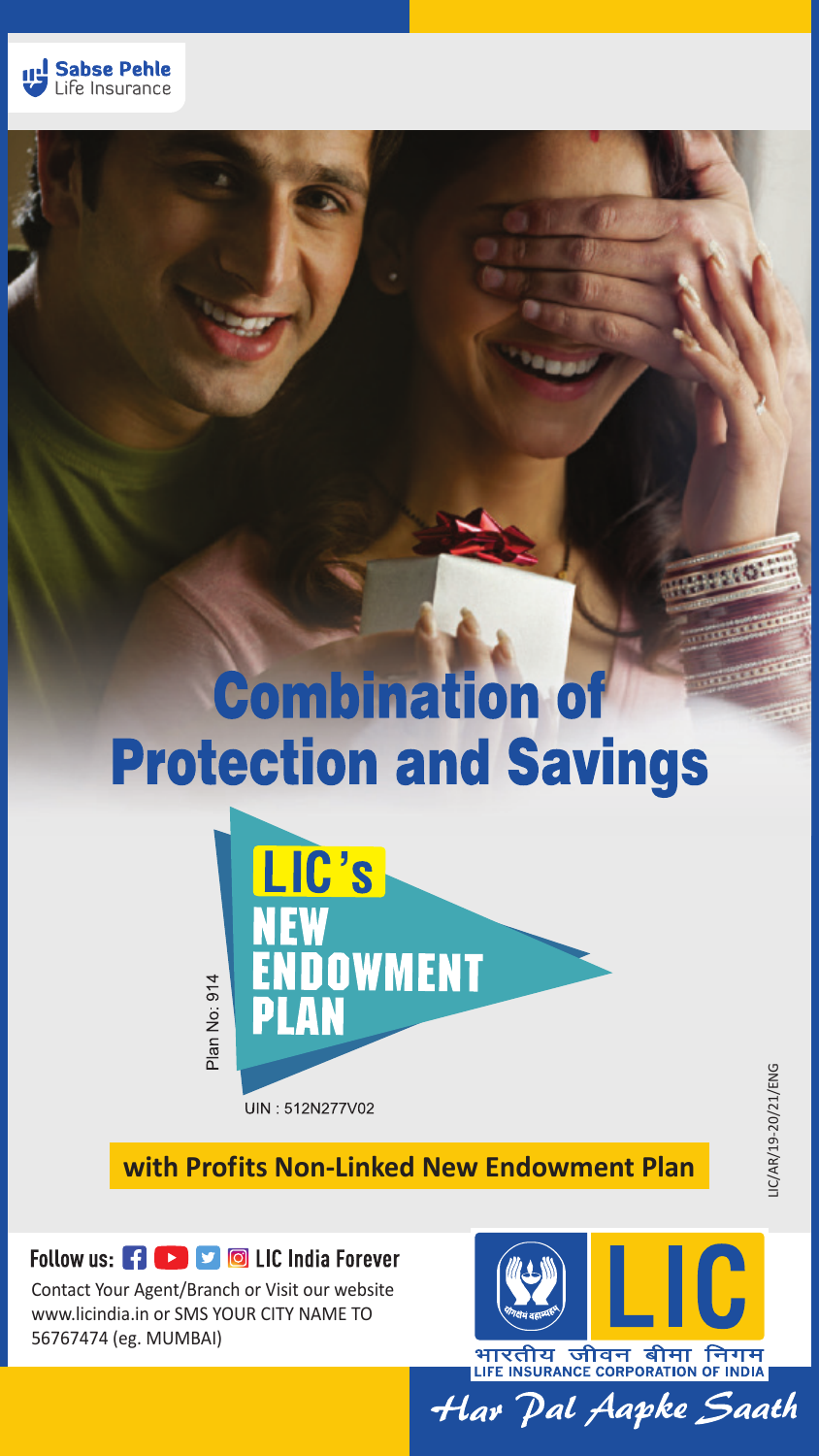## **LIC's NEW ENDOWMENT PLAN (UIN: 512N277V02)**

(A Non-Linked, Participating, Individual, Life Assurance Savings Plan)

#### **Introduction:**

LIC's New Endowment Plan is a Non-linked, Participating, Individual, Life Assurance plan which offers an attractive combination of protection and saving features. This combination provides financial support for the family of the deceased policyholder any time before maturity and good lump sum amount at the time of maturity for the surviving policyholders. This plan also takes care of liquidity needs through its loan facility.

#### **1. Benefits:**

#### **A. Death Benefit:**

 Death benefit payable in case of death of the Life assured during the policy term provided the policy is in-force shall be **"Sum Assured on Death"** along with vested Simple Reversionary Bonuses and Final Additional bonus, if any. Where, **"Sum Assured on Death"** is defined as higher of Basic Sum Assured or 7 times of annualized premium.

This death benefit shall not be less than 105% of total premiums paid upto the date of death. Premiums referred above exclude taxes, extra premium and rider premium(s) if any.

**B. Maturity Benefit:** On Life Assured surviving the policy term, provided the policy is in-force, **"Sum Assured on Maturity"** along with vested Simple Reversionary Bonuses and Final Additional Bonus, if any, shall be payable. Where **"Sum Assured on Maturity"** is equal to Basic Sum Assured.

#### **C. Participation in Profits:**

 The policy shall participate in profits of the Corporation and shall be entitled to receive Simple Reversionary Bonuses declared as per the experience of the Corporation, provided the policy is in-force.

Final (Additional) Bonus may also be declared under the policy in the year when the policy results into a claim either by death or maturity. Final Additional Bonus shall not be payable under paid-up policies.

#### **2. Eligibility Conditions and Other Restriction :**

| a) Minimum Basic Sum Assured                                      | ₹100000                    |
|-------------------------------------------------------------------|----------------------------|
| b) Maximum Basic Sum Assured                                      | No Limit                   |
| (The Basic Sum Assured shall be in multiples of $\bar{z}$ 5000/-) |                            |
| c) Minimum Age at entry                                           | 8 years (completed)        |
| d) Maximum Age at entry                                           | 55 years (nearer birthday) |
| e) Maximum Maturity Age                                           | 75 years (nearer birthday) |
| f) Minimum Policy Term                                            | 12 years                   |
| g) Maximum Policy Term                                            | 35 years                   |

#### **Date of commencement of risk under the plan:**

Risk will commence immediately on acceptance of the risk

#### **Date of vesting under the plan:**

The policy shall automatically vest in the Life Assured on the policy anniversary coinciding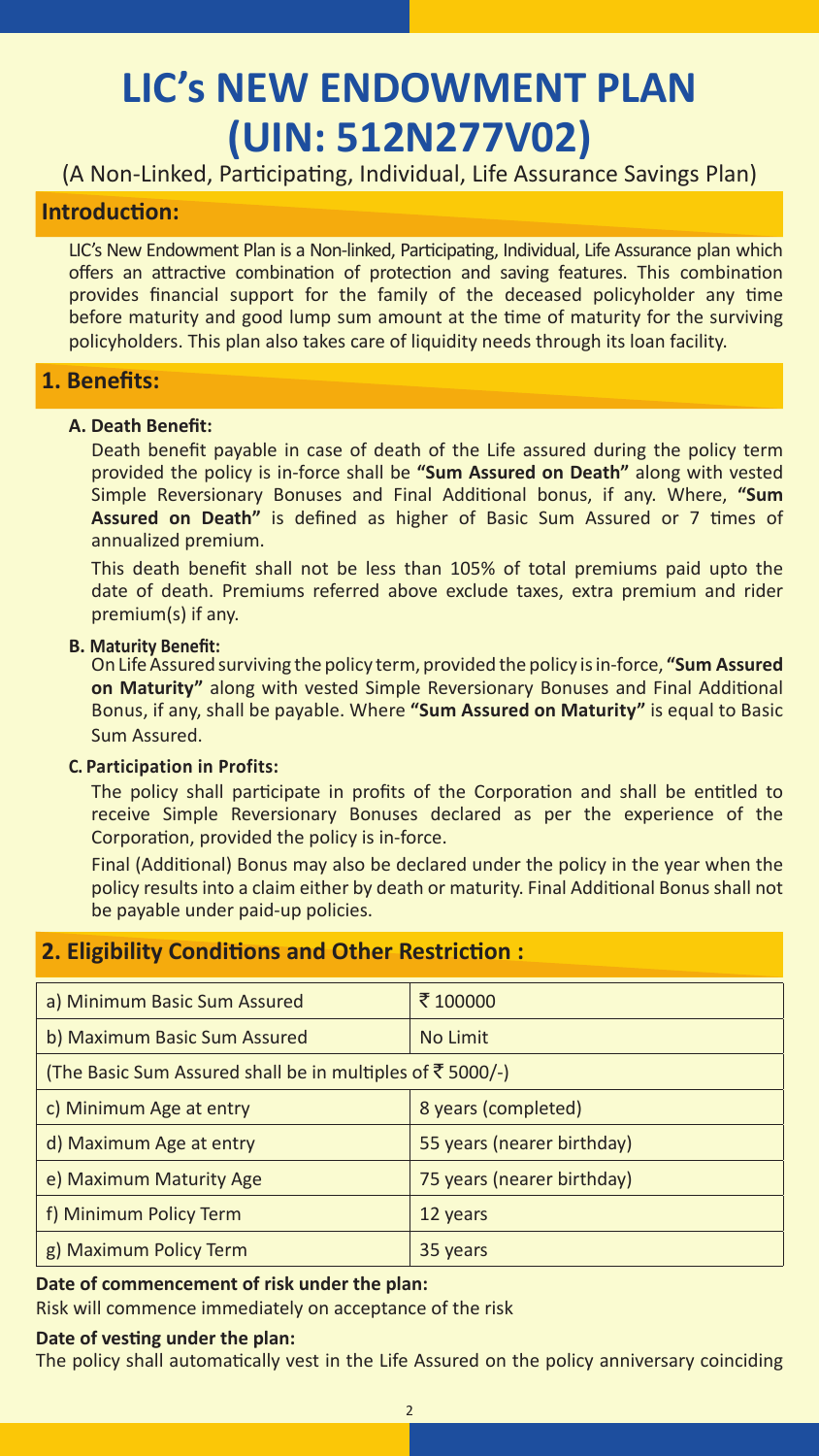with or immediately following the completion of 18 years of age and shall on such vesting be deemed to be a contract between the Corporation and the Life Assured.

#### **3. Options Available :**

#### **I. Rider Benefits:**

The following five optional riders are available under this plan by payment of additional premium. However, the policyholder can opt between either of the LIC's Accidental Death and Disability Benefit Rider or LIC's Accident Benefit Rider. Therefore, a maximum of four riders can be availed under a policy.

#### **a. LIC's Accidental Death and Disability Benefit Rider (UIN: 512B209V02)**

This rider can be opted for at any time within the policy term of the Base plan provided the outstanding policy term of the base plan is atleast 5 years, but before the policy anniversary on which the age nearer birthday of the life assured is 70 years. The benefit cover under this rider shall be available during the policy term or before the policy anniversary on which the age nearer birthday of the lifeassured is 70 years, whichever is earlier. If this rider is opted for, in case of accidental death, the Accident Benefit Rider Sum Assured will be payable as lumpsum along with the death benefit under the base plan. In case of accidental disability arising due to accident (within 180 days from the date of accident), an amount equal to the Accident Benefit Sum Assured will be paid in equal monthly instalments spread over 10 years and future premiums for Accident Benefit Sum Assured as well as premiums for the portion of Sum Assured on Death under the base policy which is equal to Accident Benefit Sum Assured, shall be waived.

#### **b LIC's Accident Benefit Rider (UIN:512B203V03)**

This rider can be opted for at any time within the policy term of the Base plan provided the outstanding policy term of the base plan is atleast 5 years, but before the policy anniversary on which the age nearer birthday of the life assured is 70 years. The benefit cover under this rider shall be available during the policy term or before the policy anniversary on which the age nearer birthday of the life assured is 70 years, whichever is earlier. If this rider is opted for, in case of accidental death, the Accident Benefit Rider Sum Assured will be payable as lumpsum along with the death benefit under the base plan.

#### **c. LIC's New Term Assurance Rider (UIN: 512B210V01)**

This rider is available at inception of the policy only. The benefit cover under this rider shall be available during the policy term. If this rider is opted for, an additional amount equal to Term Assurance Rider Sum Assured shall be payable on death of the Life Assured during the policy term.

#### **d. LIC's New Critical Illness Benefit Rider (UIN: 512A212V01)**

This rider is available at the inception of the policy only. The cover under this rider shall be available during the policy term. If this rider is opted for, on first diagnosis of any one of the specified 15 Critical Illnesses covered under this rider, the Critical Illness Sum Assured shall be payable.

#### **e. LIC's Premium Waiver Benefit Rider (UIN: 512B204V03)**

Under an in-force policy, this rider can be opted for on the life of Proposer of the policy (as the Life assured is minor), at any time coinciding with the policy anniversary but within the premium paying term of the Base Policy provided the outstanding premium paying term of the Base Policy and the rider is at least five years. Further, this rider shall be allowed under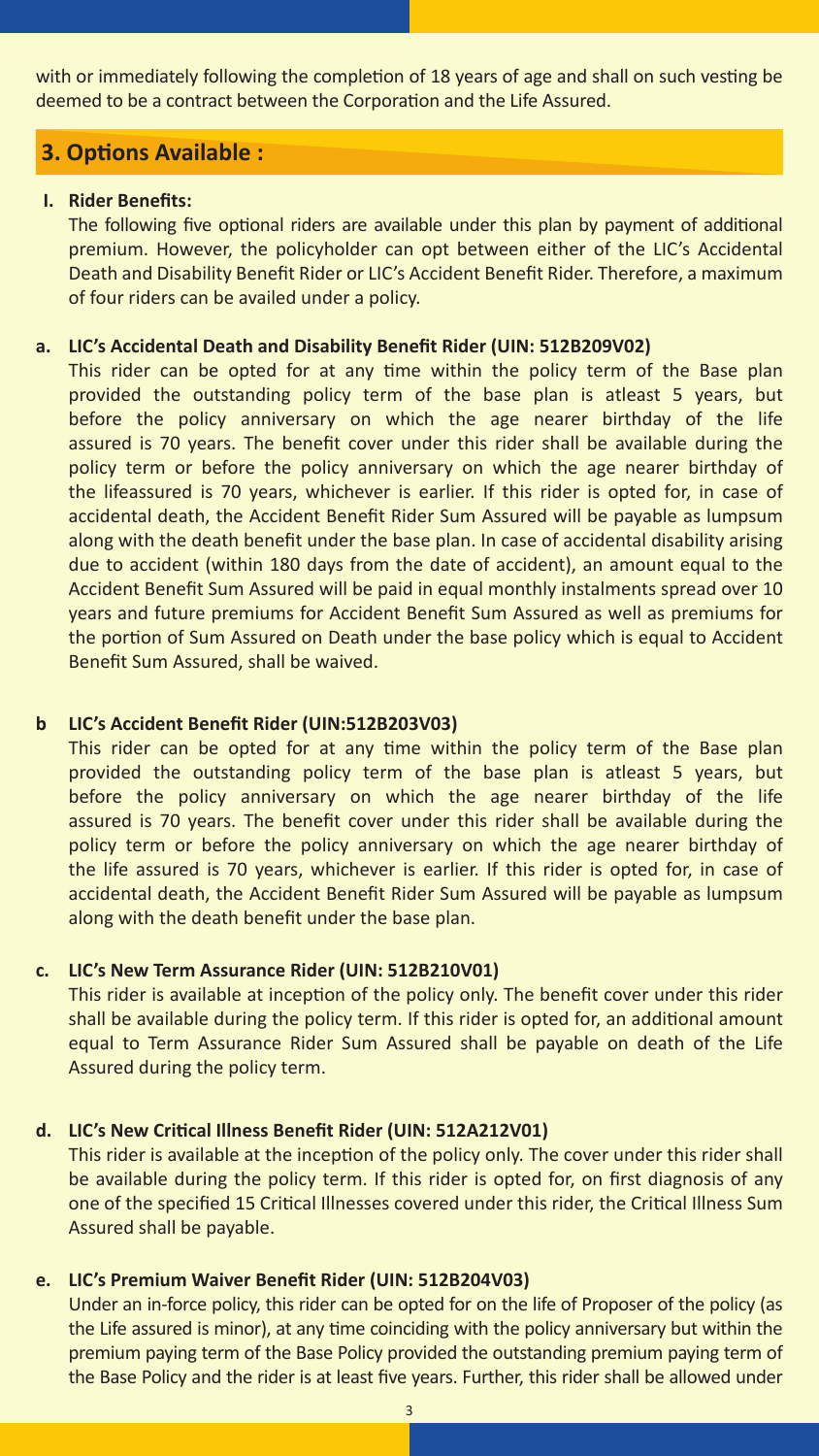the policy wherein the Life Assured is Minor at the time of opting this rider. The Rider term shall not exceed (25 minus age of the minor Life Assured at the time of opting this rider).

If this rider is opted for, on death of proposer, payment of premiums in respect of base policy falling due after the date of death till the expiry of rider term shall be waived. However, in such case , if the premium paying term of the base policy exceeds the rider term, all the further premiums due under the base policy from the date of expiry of this Premium Waiver Benefit Rider term shall be payable by the Life Assured. On non-payment of such premiums the policy would become paid-up.

The premium for LIC's Accident Benefit Rider/LIC's Accidental Death and Disability Benefit Rider and LIC's New Critical Illness Benefit Rider shall not exceed 100% of premium under the base plan and the premiums under all other life insurance riders put together shall not exceed 30% of premiums under the base plan.

Each of above Rider Sum Assured cannot exceed the Basic Sum Assured under the Base plan.

For more details on the above riders, refer to the rider brochure or contact LIC's nearest Branch Office.

#### **II. Option to take Death Benefit in instalments:**

This is an option to receive death benefit in instalments over the chosen period of 5 or 10 or 15 years instead of lump sum amount under an in-force as well as paid-up policy. This option can be exercised by the Policyholder during minority of the Life Assured or by Life Assured aged 18 years and above, during his/her life time; for full or part of Death benefits payable under the policy. The amount opted for by the Policyholder/Life Assured (ie. Net Claim Amount) can be either in absolute value or as a percentage of the total claim proceeds payable.

The instalments shall be paid in advance at yearly or half-yearly or quarterly or monthly intervals, as opted for, subject to minimum instalment amount for different modes of payments being as under:

| <b>Mode of Instalment payment</b> | <b>Minimum instalment amount</b> |
|-----------------------------------|----------------------------------|
| Monthly                           | ₹5,000/-                         |
| Quarterly                         | ₹15,000/-                        |
| Half-Yearly                       | ₹ 25,000/-                       |
| Yearly                            | ₹ 50,000/-                       |

If the Net Claim Amount is less than the required amount to provide the minimum instalment amount as per the option exercised by the Policyholder/Life Assured, the claim proceed shall be paid in lumpsum only. The interest rates applicable for arriving at the instalment payments under this option shall be as fixed by the Corporation from time to time.

For exercising option to take Death Benefit in instalments, the Policyholder during minority of the Life Assured or the Life Assured, if major, can exercise this option during his/her lifetime while in currency of the policy, specifying the period of Instalment payment and net claim amount for which the option is to be exercised. The death claim amount shall then be paid to the nominee as per the option exercised by the Policyholder/Life Assured and no alteration, whatsoever, shall be allowed to be made by the nominee.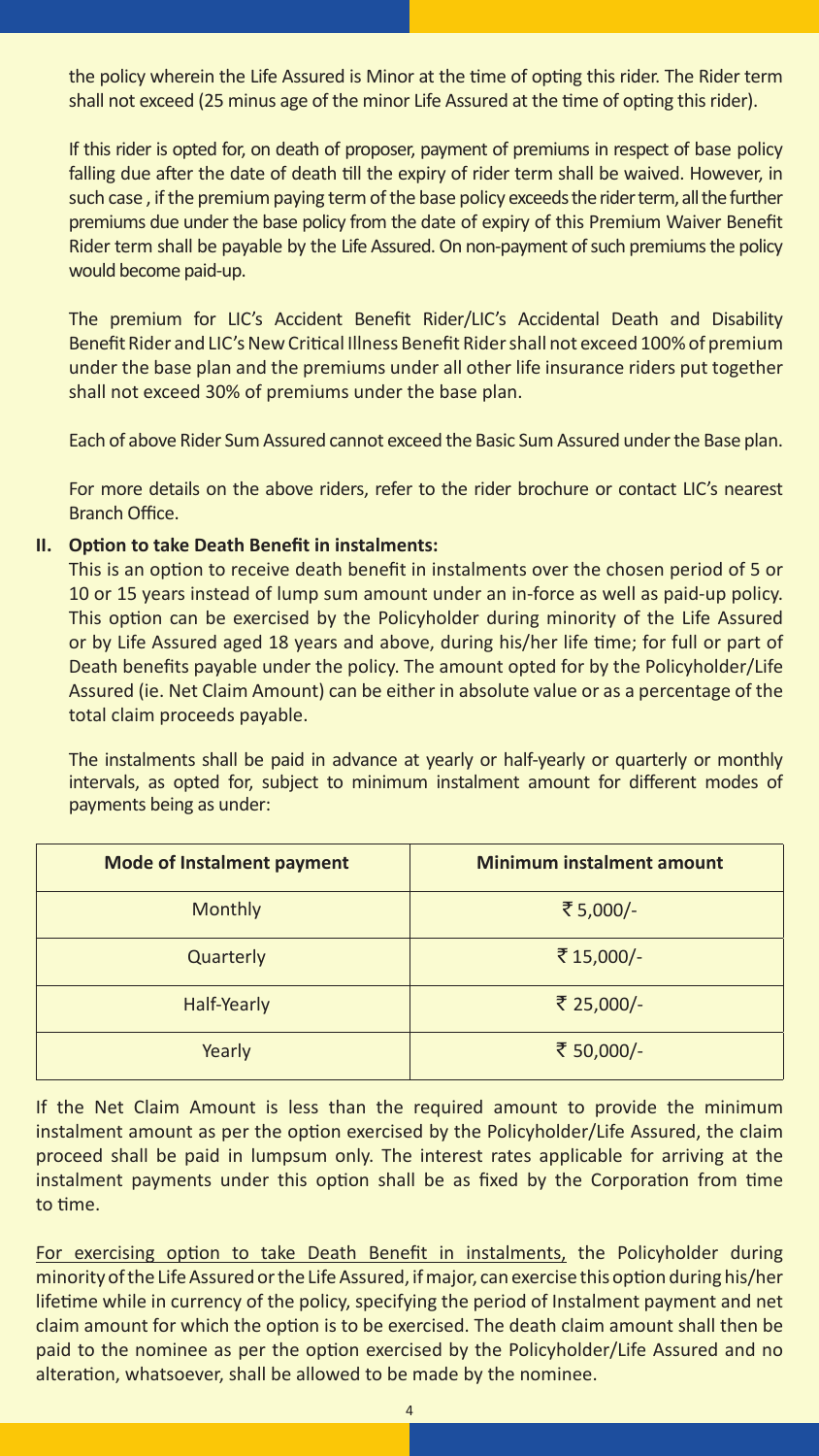#### **4. Payment of Premiums:**

Premiums can be paid regularly at yearly, half-yearly, quarterly or monthly mode (through NACH only) or through salary deductions over the term of policy.

#### **5. Grace Period**

A grace period of 30 days shall be allowed for payment of yearly or half yearly or quarterly premiums and 15 days for monthly premiums from the date of First unpaid premium. During this period, the policy shall be considered in-force with the risk cover without any interruption as per the terms of the policy. If the premium is not paid before the expiry of the days of grace, the Policy lapses.

The above grace period will also apply to rider premiums which are payable along with premium for base policy.

#### **6. Sample Illustrative Premium:**

The sample illustrative annual premiums for Basic Sum Assured of  $\bar{z}$ 1 Lakh for Standard lives are as under:

|                   |           | Amount in $(\bar{z})$ |           |
|-------------------|-----------|-----------------------|-----------|
| Age / Policy Term |           |                       |           |
|                   | 15        | 25                    | 35        |
| 20                | $6,978/-$ | $3,930/-$             | $2,754/-$ |
| 30                | $7,007/-$ | $3,994/-$             | $2,881/-$ |
| 40                | $7,139/-$ | $4,239/-$             | $3,249/-$ |

#### **7. Rebates:**

| Mode Rebate:                                       |                         |
|----------------------------------------------------|-------------------------|
| Yearly mode                                        | - 2% of Tabular Premium |
| Half-yearly mode                                   | - 1% of Tabular premium |
| Quarterly, Monthly mode & Salary Deduction         | $- NIL$                 |
| High Sum Assured Rebate: Basic Sum Assured (B.S.A) | Rebate $( ₹)$           |
| 1,00,000 to 1,95,000                               | - Nil                   |
| 2,00,000 to 4,95,000                               | $-2\%$ o B.S.A.         |
| 5,00,000 and 9,95,000                              | $-3%$ o B.S.A.          |
|                                                    |                         |

#### **8. Revival:**

If premiums are not paid within the grace period then the policy will lapse. A lapsed policy can be revived within a period of 5 consecutive years from the date of first unpaid premium and before the date of maturity, as the case may be. The revival shall be effected on payment of all the arrears of premium(s) together with interest (compounding half yearly) at such rate as may be fixed by the Corporation from time to time and on satisfaction of Continued Insurability of the Life Assured and/or Proposer ((if LIC's Premium Waiver Benefit Rider is opted for) on the basis of information, documents and reports that are already available and any additional information in this regard if and as may be required in accordance with the Underwriting Policy of the Corporation at the time of revival, being furnished by the Policyholder/Life Assured/Proposer.

The Corporation reserves the right to accept at original terms, accept with modified terms or decline the revival of a discontinued policy. The revival of a discontinued policy shall take effect only after the same is approved by the Corporation and is specifically communicated in writing to the Life Assured.

Revival of rider(s), if opted for, will be considered along with revival of the Base Policy, and not in isolation.

5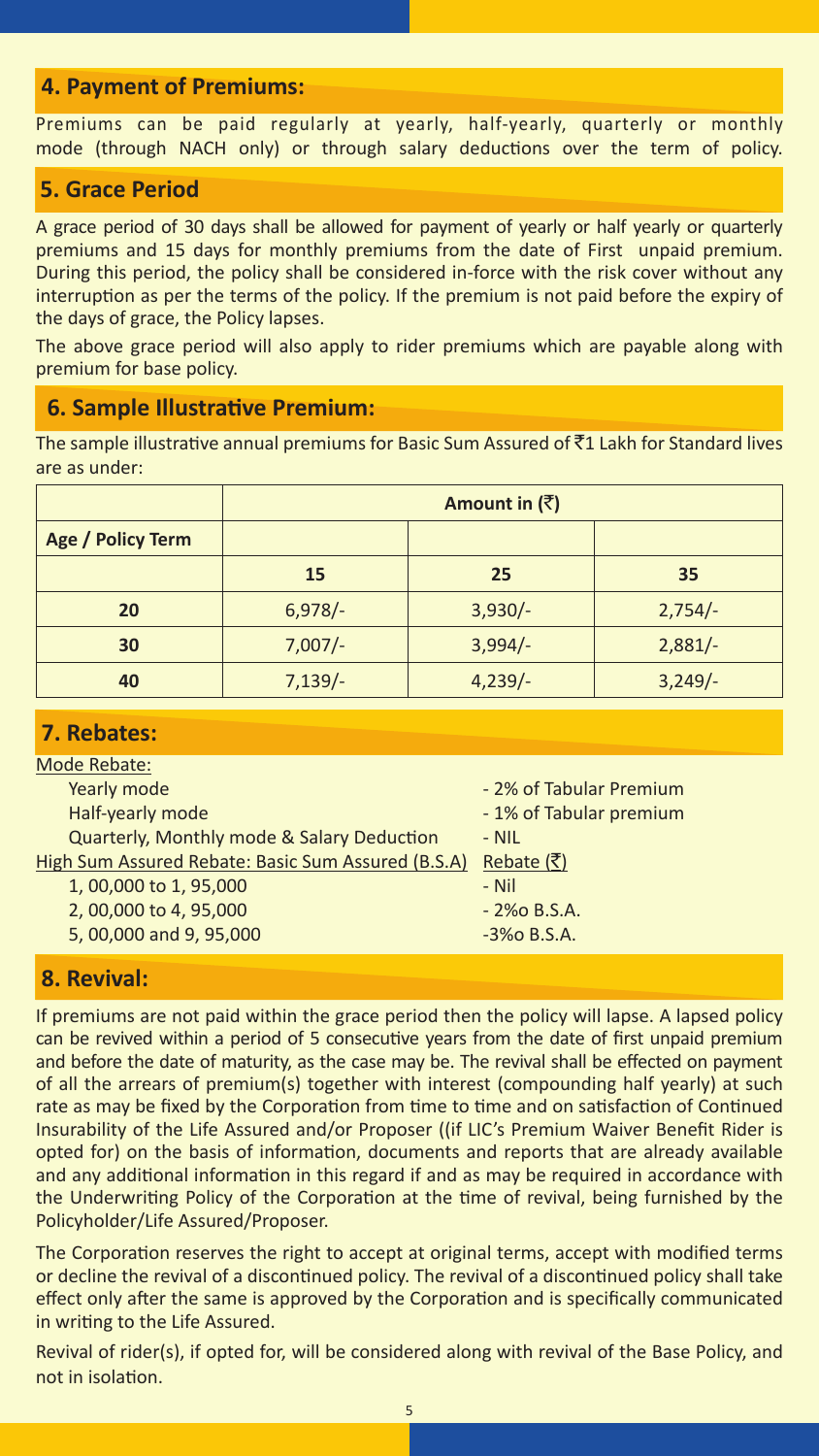#### **9. Paid-up Value:**

If less than two years' premiums have been paid, and any subsequent premium be not duly paid, all the benefits under this policy shall cease after the expiry of grace period from the date of first unpaid premium and nothing shall be payable.

If, after atleast two full years' premium have been paid and any subsequent premiums be not duly paid, this policy shall not be wholly void, but shall subsist as a paid-up policy till the end of the policy term.

**The Sum Assured on Death** under the paid-up policy shall be reduced to such a sum, called **Death Paid-up Sum Assured** and shall be equal to Sum Assured on Death multiplied by the ratio of the total period for which premiums have already been paid bears to the maximum period for which premiums were originally payable. In addition to the **Death Paid-Up Sum Assured,** vested Simple Reversionary Bonuses if any, shall also be payable on Life Assured's prior death.

The **Sum Assured on Maturity** under the paid-up policy shall be reduced to such a sum, called **Maturity Paid-up Sum Assured** and shall be equal to Sum Assured on Maturity multiplied by the ratio of the total period for which premiums have already been paid bears to the maximum period for which premiums were originally payable .In addition to the **Maturity Paid-Up Sum Assured,** vested simple reversionary bonuses if any, shall also be payable on the expiry of the policy term.

A paid-up policy shall not be entitled to participate in future profits. However, the vested simple reversionary bonuses shall remain attached to the reduced paid up policy.

Rider(s) do not acquire any paid-up value and the rider benefits cease to apply, if policy is in lapsed condition.

#### **10. Surrender :**

The policy can be surrendered at any time provided two full years' premiums have been paid. On surrender of the policy, the Corporation shall pay the Surrender Value equal to higher of Guaranteed Surrender Value or Special Surrender Value.

The Special Surrender Value is reviewable and shall be determined by the Corporation from time to time subject to prior approval of IRDAI.

Guaranteed Surrender value payable during the policy term shall be equal to the total premiums paid (excluding extra premiums, taxes and premiums for riders, if opted for) multiplied by the Guaranteed Surrender Value factors applicable to total premiums paid. These Guaranteed Surrender Value factors expressed as percentages will depend on the policy term and policy year in which the policy is surrendered and are as specified below: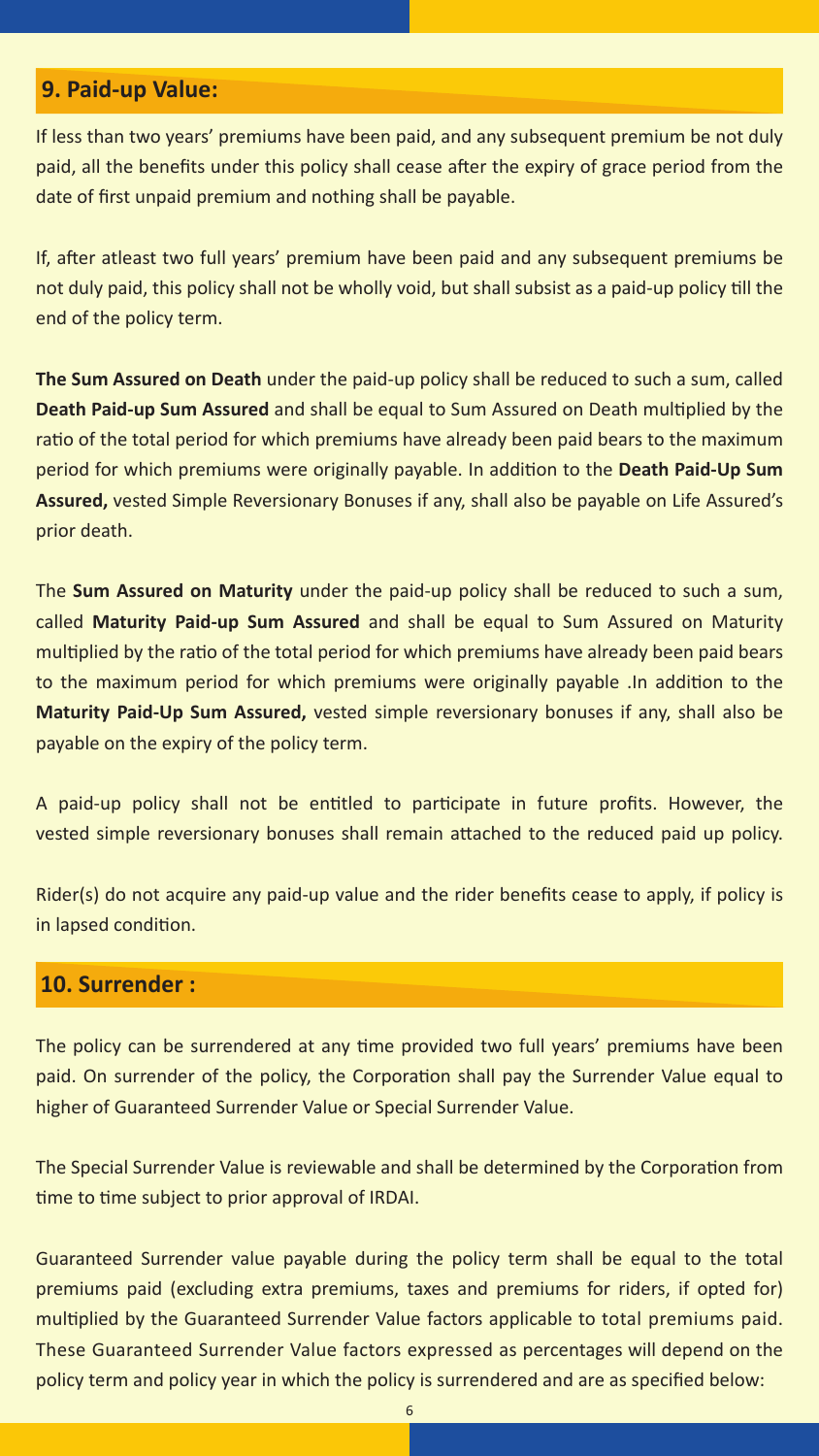|                                                                     |             | 35              | 0.00%          | 30.00% | 35.00%   | 50.00% | 50.00%     | 50.00%  | 50.00%         | 51.11%   | 52.22% | 53.33%   | 54.44% | 55.56% | 56.67% | 57.78% | 58.89% |                |
|---------------------------------------------------------------------|-------------|-----------------|----------------|--------|----------|--------|------------|---------|----------------|----------|--------|----------|--------|--------|--------|--------|--------|----------------|
|                                                                     |             | ¥,              | 0.00%          | 30.00% | 35.00%   | 50.00% | 50.00%     | 50.00%  | 50.00%         | 51.15%   | 52.31% | 53.46%   | 54.62% | 55.77% | 56.92% | 58.08% | 59.23% |                |
|                                                                     |             | 33              | 0.00%          | 30.00% | 35.00%   | 50.00% | 50.00%     | 50.00%  | 50.00%         | 51.20%   | 52.40% | 53.60%   | 54.80% | 56.00% | 57.20% | 58.40% | 59.60% |                |
|                                                                     |             | 32              | 0.00%          | 30.00% | 35.00%   | 50.00% | 50.00%     | 50.00%  | 50.00%         | 51.25%   | 52.50% | 53.75%   | 55.00% | 56.25% | 57.50% | 58.75% | 60.00% |                |
|                                                                     |             | $\overline{31}$ | 0.00%          | 30.00% | 35.00%   | 50.00% | 50.00%     | 50.00%  | 50.00%         | 51.30%   | 52.61% | 53.91%   | 55.22% | 56.52% | 57.83% | 59.13% | 60.43% |                |
|                                                                     |             | 30              | 0.00%          | 30.00% | 35.00%   | 50.00% | 50.00%     | 50.00%  | 50.00%         | 51.36%   | 52.73% | 54.09%   | 55.45% | 56.82% | 58.18% | 59.55% | 60.91% |                |
|                                                                     |             | 29              | 0.00%          | 30.00% | 35.00%   | 50.00% | 50.00%     | 50.00%  | 50.00%         | 51.43%   | 52.86% | 54.29%   | 55.71% | 57.14% | 58.57% | 60.00% | 61.43% |                |
|                                                                     |             | 28              | 0.00%          | 30.00% | 35.00%   | 50.00% | 50.00%     | 50.00%  | 50.00%         | 51.50%   | 53.00% | 54.50%   | 56.00% | 57.50% | 59.00% | 60.50% | 62.00% |                |
|                                                                     |             | 27              | 0.00%          | 30.00% | 35.00%   | 50.00% | 50.00%     | 50.00%  | 50.00%         | 51.58%   | 53.16% | 54.74%   | 56.32% | 57.89% | 59.47% | 61.05% | 62.63% |                |
|                                                                     |             | 26              | 0.00%          | 30.00% | 35.00%   | 50.00% | 50.00%     | 50.00%  | 50.00%         | 51.67%   | 53.33% | 55.00%   | 56.67% | 58.33% | 60.00% | 61.67% | 63.33% |                |
|                                                                     |             | 25              | 0.00%          | 30.00% | 35.00%   | 50.00% | 50.00%     | 50.00%  | 50.00%         | 51.76%   | 53.53% | 55.29%   | 57.06% | 58.82% | 60.59% | 62.35% | 64.12% |                |
| Guaranteed Surrender Value factor applicable to total premiums paid | Policy Term | 24              | 0.00%          | 30.00% | 35.00%   | 50.00% | 50.00%     | 50.00%  | 50.00%         | 51.88%   | 53.75% | 55.63%   | 57.50% | 59.38% | 61.25% | 63.13% | 65.00% | $\overline{a}$ |
|                                                                     |             | 23              | 0.00%          | 30.00% | 35.00%   | 50.00% | 50.00%     | 50.00%  | 50.00%         | 52.00%   | 54.00% | 56.00%   | 58.00% | 60.00% | 62.00% | 64.00% | 66.00% |                |
|                                                                     |             | 22              | 0.00%          | 30.00% | 35.00%   | 50.00% | 50.00%     | 50.00%  | 50.00%         | 52.14%   | 54.29% | 56.43%   | 58.57% | 60.71% | 62.86% | 65.00% | 67.14% |                |
|                                                                     |             | 21              | 0.00%          | 30.00% | 35.00%   | 50.00% | 50.00%     | 50.00%  | 50.00%         | 52.31%   | 54.62% | 56.92%   | 59.23% | 61.54% | 63.85% | 66.15% | 68.46% |                |
|                                                                     |             | 20              | 0.00%          | 30.00% | 35.00%   | 50.00% | 50.00%     | 50.00%  | 50.00%         | 52.50%   | 55.00% | 57.50%   | 60.00% | 62.50% | 65.00% | 67.50% | 70.00% |                |
|                                                                     |             | $^{2}$          | 0.00%          | 30.00% | 35.00%   | 50.00% | 50.00%     | 50.00%  | 50.00%         | 52.73%   | 55.45% | 58.18%   | 60.91% | 63.64% | 66.36% | 69.09% | 71.82% |                |
|                                                                     |             | 18              | 0.00%          | 30.00% | 35.00%   | 50.00% | 50.00%     | 50.00%  | 50.00%         | 53.00%   | 56.00% | 59.00%   | 62.00% | 65.00% | 68.00% | 71.00% | 74.00% |                |
|                                                                     |             | IJ              | 0.00%          | 30.00% | 35.00%   | 50.00% | 50.00%     | 50.00%  | 50.00%         | 53.33%   | 56.67% | 60.00%   | 63.33% | 66.67% | 70.00% | 73.33% | 76.67% |                |
|                                                                     |             | 16              | 0.00%          | 30.00% | 35.00%   | 50.00% | 50.00%     | 50.00%  | 50.00%         | 53.75%   | 57.50% | 61.25%   | 65.00% | 68.75% | 72.50% | 76.25% | 90.00% |                |
|                                                                     |             | 15              | 0.00%          | 30.00% | 35.00%   | 50.00% | 50.00%     | 50.00%  | 50.00%         | 54.29%   | 58.57% | 62.86%   | 67.14% | 71.43% | 75.71% | 90.00% | 90.00% |                |
|                                                                     |             | $\overline{z}$  | 0.00%          | 30.00% | 35.00%   | 50.00% | 50.00%     | 50.00%  | 50.00%         | 55.00%   | 60.00% | 65.00%   | 70.00% | 75.00% | 90.00% | 90.00% |        |                |
|                                                                     |             | 13              | 0.00%          | 30.00% | 35.00%   | 50.00% | 50.00%     | 50.00%  | 50.00%         | 56.00%   | 62.00% | 68.00%   | 74.00% | 90.00% | 90.00% |        |        |                |
|                                                                     |             | $\overline{1}$  | 0.00%          | 30.00% | 35.00%   | 50.00% | 50.00%     | 50.00%  | 50.00%         | 57.50%   | 65.00% | 72.50%   | 90.00% | 90.00% |        |        |        |                |
|                                                                     |             | Policy<br>Year  | $\overline{a}$ | $\sim$ | $\infty$ | 4      | $\sqrt{2}$ | $\circ$ | $\overline{a}$ | $\infty$ | o      | $\Omega$ | $\Xi$  | 12     | 13     | 14     | 15     |                |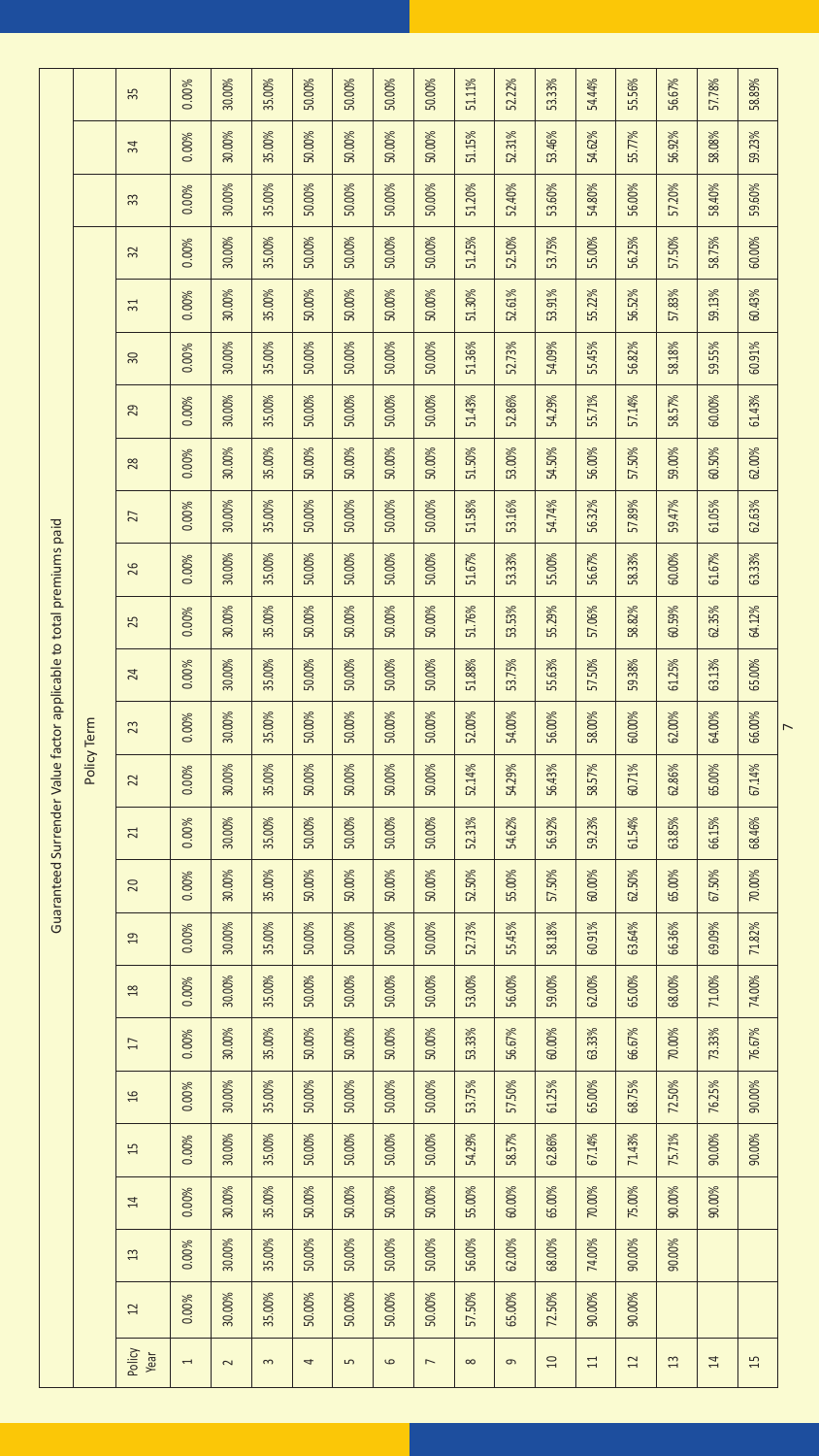| 60.00%         | 61.11% | 62.22%        | 63.33% | 64.44%    | 65.56%          | 66.67% | 67.78% | 68.89%                  | 70.00% | 71.11% | 72.22%         | 7333%  | 74.44% | 75.56%    | 76.67% | 77.78% | 78.89% | 90.00% | 90.00% |  |
|----------------|--------|---------------|--------|-----------|-----------------|--------|--------|-------------------------|--------|--------|----------------|--------|--------|-----------|--------|--------|--------|--------|--------|--|
| 60.38%         | 61.54% | 62.69%        | 63.85% | 65.00%    | 66.15%          | 67.31% | 68.46% | 69.62%                  | 70.77% | 71.92% | 73.08%         | 74.23% | 75.38% | 76.54%    | 77.69% | 78.85% | 90.00% | 90.00% |        |  |
| 60.80%         | 62.00% | 63.20%        | 64.40% | 65.60%    | 66.80%          | 68.00% | 69.20% | 70.40%                  | 71.60% | 72.80% | 74.00%         | 75.20% | 76.40% | 77.60%    | 78.80% | 90.00% | 90.00% |        |        |  |
| 61.25%         | 62.50% | 63.75%        | 65.00% | 66.25%    | 67.50%          | 68.75% | 70.00% | 71.25%                  | 72.50% | 73.75% | 75.00%         | 76.25% | 7750%  | 78.75%    | 90.00% | 90.00% |        |        |        |  |
| 61.74%         | 63.04% | 64.35%        | 65.65% | 66.96%    | 68.26%          | 69.57% | 70.87% | 72.17%                  | 73.48% | 74.78% | 76.09%         | 77.39% | 78.70% | 90.00%    | 90.00% |        |        |        |        |  |
| 62.27%         | 63.64% | 65.00%        | 66.36% | 67.73%    | 69.09%          | 70.45% | 71.82% | 73.18%                  | 74.55% | 75.91% | 77.27%         | 78.64% | 90.00% | 90.00%    |        |        |        |        |        |  |
| 62.86%         | 64.29% | 65.71%        | 67.14% | 68.57%    | 70.00%          | 7143%  | 72.86% | 74.29%                  | 75.71% | 77.14% | 78.57%         | 90.00% | 90.00% |           |        |        |        |        |        |  |
| 63.50%         | 65.00% | 66.50%        | 68.00% | 69.50%    | 71.00%          | 72.50% | 74.00% | 75.50%                  | 77.00% | 78.50% | 90.00%         | 90.00% |        |           |        |        |        |        |        |  |
| 64.21%         | 65.79% | 67.37%        | 68.95% | 70.53%    | 72.11%          | 73.68% | 75.26% | 76.84%                  | 78.42% | 90.00% | 90.00%         |        |        |           |        |        |        |        |        |  |
| 65.00%         | 66.67% | 68.33%        | 70.00% | 71.67%    | 73.33%          | 75.00% | 76.67% | 78.33%                  | 90.00% | 90.00% |                |        |        |           |        |        |        |        |        |  |
| 65.88%         | 67.65% | 69.41%        | 71.18% | 72.94%    | 74.71%          | 76.47% | 78.24% | 90.00%                  | 90.00% |        |                |        |        |           |        |        |        |        |        |  |
| 66.88%         | 68.75% | 70.63%        | 72.50% | 74.38%    | 76.25%          | 78.13% | 90.00% | $90.00\%$               |        |        |                |        |        |           |        |        |        |        |        |  |
| 68.00%         | 70.00% | 72.00%        | 74.00% | 76.00%    | 78.00%          | 90.00% | 90.00% |                         |        |        |                |        |        |           |        |        |        |        |        |  |
| 69.29%         | 71.43% | 73.57%        | 75.71% | 77.86%    | 90.00%          | 90.00% |        |                         |        |        |                |        |        |           |        |        |        |        |        |  |
| 70.77%         | 73.08% | 75.38%        | 77.69% | 90.00%    | 90.00%          |        |        |                         |        |        |                |        |        |           |        |        |        |        |        |  |
| 72.50%         | 75.00% | 7750%         | 90.00% | 90.00%    |                 |        |        |                         |        |        |                |        |        |           |        |        |        |        |        |  |
| 74.55%         | 77.27% | 90.00%        | 90.00% |           |                 |        |        |                         |        |        |                |        |        |           |        |        |        |        |        |  |
| 77.00%         | 90.00% | 90.00%        |        |           |                 |        |        |                         |        |        |                |        |        |           |        |        |        |        |        |  |
| 90.00%         | 90.00% |               |        |           |                 |        |        |                         |        |        |                |        |        |           |        |        |        |        |        |  |
| 90.00%         |        |               |        |           |                 |        |        |                         |        |        |                |        |        |           |        |        |        |        |        |  |
|                |        |               |        |           |                 |        |        |                         |        |        |                |        |        |           |        |        |        |        |        |  |
|                |        |               |        |           |                 |        |        |                         |        |        |                |        |        |           |        |        |        |        |        |  |
|                |        |               |        |           |                 |        |        |                         |        |        |                |        |        |           |        |        |        |        |        |  |
|                |        |               |        |           |                 |        |        |                         |        |        |                |        |        |           |        |        |        |        |        |  |
| $\frac{16}{2}$ | IJ     | $\frac{1}{2}$ | $\Xi$  | $\approx$ | $\overline{21}$ | 22     | 23     | $\overline{\mathbb{A}}$ | 25     | 26     | $\overline{z}$ | 28     | 29     | $\approx$ | $\Xi$  | 32     | 33     | ¥,     | 55     |  |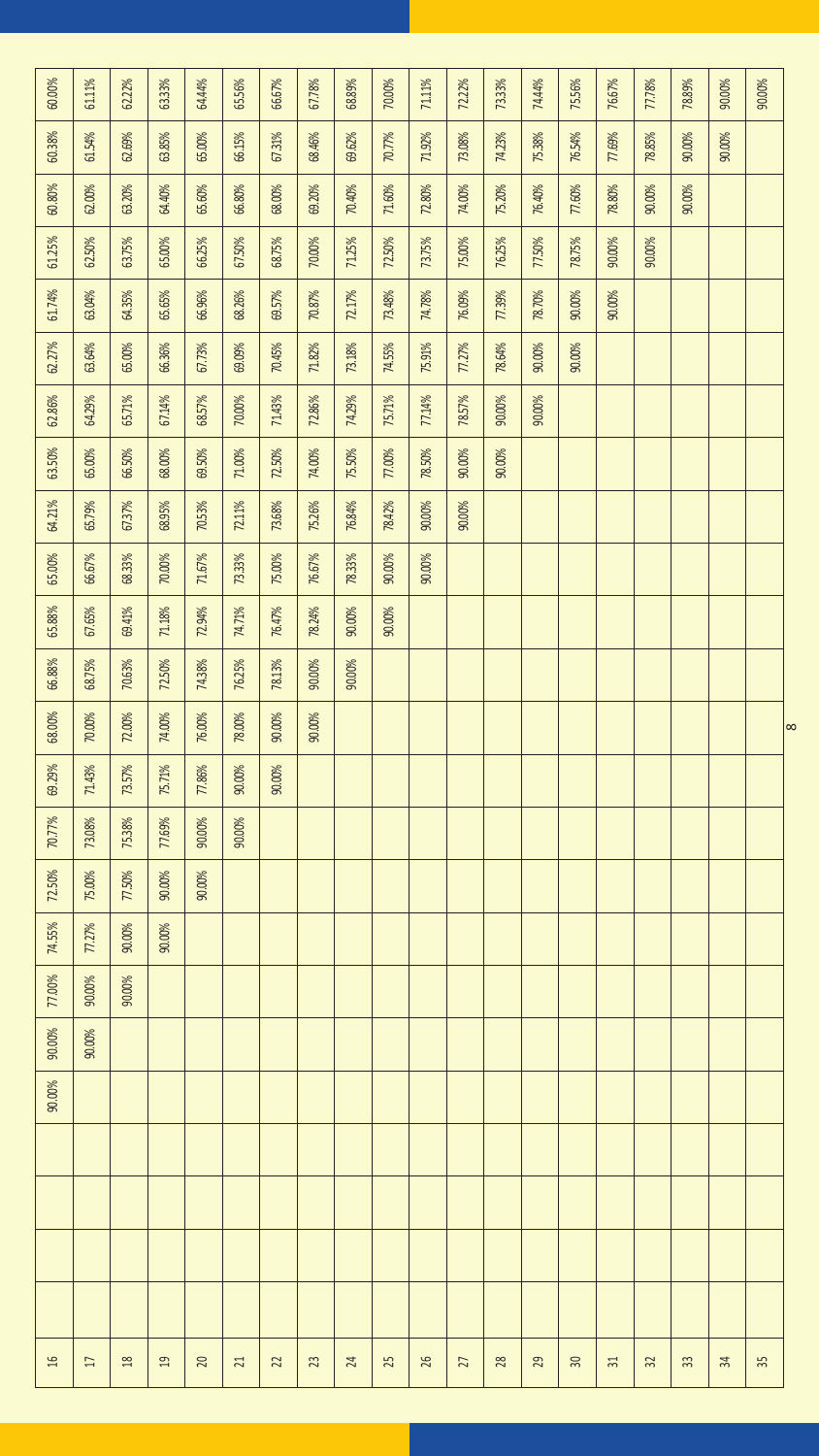In addition, the surrender value of any vested simple reversionary bonuses, if any, shall also be payable, which is equal to vested bonuses multiplied by the Guaranteed Surrender Value factor applicable to vested bonuses. In addition, the surrender value of any vested simple reversionary bonuses, if any, shall also be payable, which is equal to vested bonuses multiplied by the Guaranteed Surrender Value factor applicable to vested bonuses. These factors will depend on the policy term and policy year in which the policy is surrendered and are as specified below: These factors will depend on the policy term and policy year in which the policy is surrendered and are as specified below:

|                                                                 |             | 35              | 0.00%          | 0.00%  | 2.00%    | 3.06%  | 6.01%  | 6.01%   | 10.61%         | 12.06%   | 13.20%   | 14.13%   | 14.94% | 15.13% | 15.28% | 15.42% | 15.55% |
|-----------------------------------------------------------------|-------------|-----------------|----------------|--------|----------|--------|--------|---------|----------------|----------|----------|----------|--------|--------|--------|--------|--------|
|                                                                 |             | ¥               | 0.00%          | 0.00%  | 3.06%    | 6.01%  | 6.01%  | 10.61%  | 12.06%         | 13.20%   | 14.13%   | 14.94%   | 15.13% | 15.28% | 15.42% | 15.55% | 15.72% |
|                                                                 |             | 33              | 0.00%          | 0.00%  | 6.01%    | 6.01%  | 10.61% | 12.06%  | 13.20%         | 14.13%   | 14.94%   | 15.13%   | 15.28% | 15.42% | 15.55% | 15.72% | 15.93% |
|                                                                 |             | 32              | 0.00%          | 0.00%  | 6.01%    | 10.61% | 12.06% | 13.20%  | 14.13%         | 14.94%   | 15.13%   | 15.28%   | 15.42% | 15.55% | 15.72% | 15.93% | 16.22% |
|                                                                 |             | $\Xi$           | 0.00%          | 0.00%  | 10.61%   | 12.06% | 13.20% | 14.13%  | 14.94%         | 15.13%   | 15.28%   | 15.42%   | 15.55% | 15.72% | 15.93% | 16.22% | 16.58% |
|                                                                 |             | 舄               | 0.00%          | 0.00%  | 12.06%   | 13.20% | 14.13% | 14.94%  | 15.13%         | 15.28%   | 15.42%   | 15.55%   | 15.72% | 15.93% | 16.22% | 16.58% | 17.03% |
|                                                                 |             | 29              | 0.00%          | 0.00%  | 13.20%   | 14.13% | 14.94% | 15.13%  | 15.28%         | 15.42%   | 15.55%   | 15.72%   | 15.93% | 16.22% | 16.58% | 17.03% | 17.58% |
|                                                                 |             | 28              | 0.00%          | 0.00%  | 14.13%   | 14.94% | 15.13% | 15.28%  | 15.42%         | 15.55%   | 15.72%   | 15.93%   | 16.22% | 16.58% | 17.03% | 17.58% | 17.58% |
|                                                                 |             | 27              | 0.00%          | 0.00%  | 14.94%   | 15.13% | 15.28% | 15.42%  | 15.55%         | 15.72%   | 15.93%   | 16.22%   | 16.58% | 17.03% | 17.58% | 17.58% | 17.66% |
|                                                                 |             | 26              | 0.00%          | 0.00%  | 15.13%   | 15.28% | 15.42% | 15.55%  | 15.72%         | 15.93%   | 16.22%   | 16.58%   | 17.03% | 17.58% | 17.58% | 17.66% | 17.85% |
|                                                                 |             | 25              | 0.00%          | 0.00%  | 15.28%   | 15.42% | 15.55% | 15.72%  | 15.93%         | 16.22%   | 16.58%   | 17.03%   | 17.58% | 17.58% | 17.66% | 17.85% | 18.16% |
|                                                                 |             | 24              | 0.00%          | 0.00%  | 15.42%   | 15.55% | 15.72% | 15.93%  | 16.22%         | 16.58%   | 17.03%   | 17.58%   | 17.58% | 17.66% | 17.85% | 18.16% | 18.60% |
|                                                                 | Policy Term | 23              | 0.00%          | 0.00%  | 15.55%   | 15.72% | 15.93% | 16.22%  | 16.58%         | 17.03%   | 17.58%   | 17.58%   | 17.66% | 17.85% | 18.16% | 18.60% | 19.18% |
|                                                                 |             | $\overline{2}$  | 0.00%          | 0.00%  | 15.72%   | 15.93% | 16.22% | 16.58%  | 17.03%         | 17.58%   | 17.58%   | 17.66%   | 17.85% | 18.16% | 18.60% | 19.18% | 19.93% |
|                                                                 |             | $\overline{z}$  | 0.00%          | 0.00%  | 15.93%   | 16.22% | 16.58% | 17.03%  | 17.58%         | 17.58%   | 17.66%   | 17.85%   | 18.16% | 18.60% | 19.18% | 19.93% | 20.85% |
| Guaranteed Surrender Value factors applicable to vested bonuses |             | 20              | 0.00%          | 0.00%  | 16.22%   | 16.58% | 17.03% | 17.58%  | 17.58%         | 17.66%   | 17.85%   | 18.16%   | 18.60% | 19.18% | 19.93% | 20.85% | 21.99% |
|                                                                 |             | $\mathfrak{a}$  | 0.00%          | 0.00%  | 16.58%   | 17.03% | 17.58% | 17.58%  | 17.66%         | 17.85%   | 18.16%   | 18.60%   | 19.18% | 19.93% | 20.85% | 21.99% | 23.38% |
|                                                                 |             | $\frac{8}{2}$   | 0.00%          | 0.00%  | 17.03%   | 17.58% | 17.58% | 17.66%  | 17.85%         | 18.16%   | 18.60%   | 19.18%   | 19.93% | 20.85% | 21.99% | 23.38% | 25.05% |
|                                                                 |             | $\overline{17}$ | 0.00%          | 0.00%  | 17.58%   | 17.58% | 17.66% | 17.85%  | 18.16%         | 18.60%   | 19.18%   | 19.93%   | 20.85% | 21.99% | 23.38% | 25.05% | 27.06% |
|                                                                 |             | $\frac{6}{2}$   | 0.00%          | 0.00%  | 17.58%   | 17.66% | 17.85% | 18.16%  | 18.60%         | 19.18%   | 19.93%   | 20.85%   | 21.99% | 23.38% | 25.05% | 27.06% | 30.00% |
|                                                                 |             | $\overline{15}$ | 0.00%          | 0.00%  | 17.66%   | 17.85% | 18.16% | 18.60%  | 19.18%         | 19.93%   | 20.85%   | 21.99%   | 23.38% | 25.05% | 27.06% | 30.00% | 35.00% |
|                                                                 |             | $\overline{14}$ | 0.00%          | 0.00%  | 17.85%   | 18.16% | 18.60% | 19.18%  | 19.93%         | 20.85%   | 21.99%   | 23.38%   | 25.05% | 27.06% | 30.00% | 35.00% |        |
|                                                                 |             | 13              | 0.00%          | 0.00%  | 18.16%   | 18.60% | 19.18% | 19.93%  | 20.85%         | 21.99%   | 23.38%   | 25.05%   | 27.06% | 30.00% | 35.00% |        |        |
|                                                                 |             | $\mathfrak{U}$  | 0.00%          | 0.00%  | 18.60%   | 19.18% | 19.93% | 20.85%  | 21.99%         | 23.38%   | 25.05%   | 27.06%   | 30.00% | 35.00% |        |        |        |
|                                                                 |             | Policy<br>Year  | $\overline{a}$ | $\sim$ | $\infty$ | 4      | Lŋ     | $\circ$ | $\overline{ }$ | $\infty$ | $\sigma$ | $\Omega$ | $\Xi$  | 12     | 13     | 14     | 15     |

 $\sigma$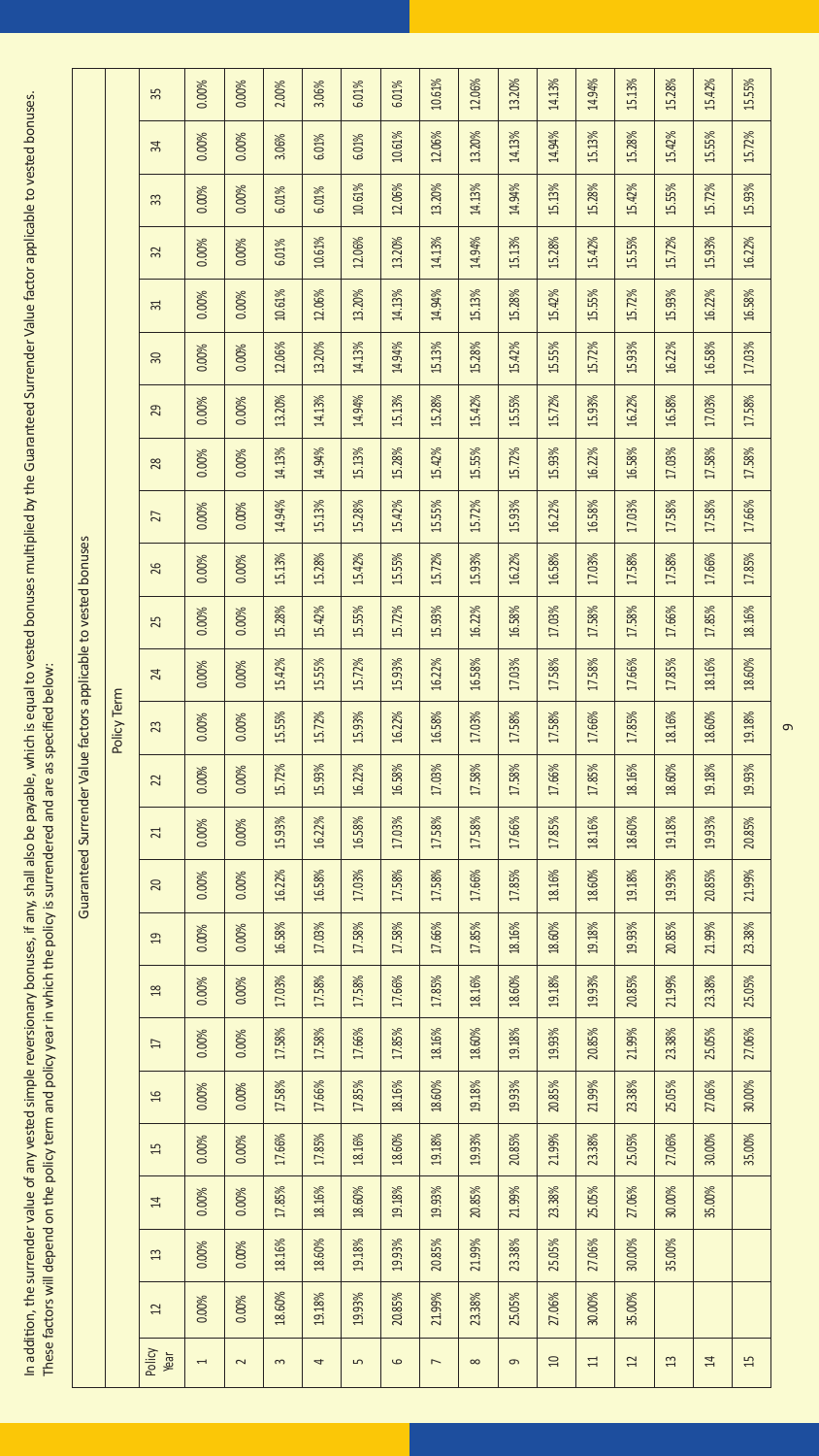| 15.72% | 15.93% | 16.22%        | 16.58% | 17.03%    | 17.58%          | 17.58%         | 17.66%  | 17.85%                  | 18.16% | 18.60% | 19.18%                   | 19.93% | 20.85%   | 21.99%    | 23.38% | 25.05% | 27.06% | 30.00% | 35.00% |                 |
|--------|--------|---------------|--------|-----------|-----------------|----------------|---------|-------------------------|--------|--------|--------------------------|--------|----------|-----------|--------|--------|--------|--------|--------|-----------------|
| 15.93% | 16.22% | 16.58%        | 17.03% | 17.58%    | 17.58%          | 17.66%         | 17.85%  | 18.16%                  | 18.60% | 19.18% | 19.93%                   | 20.85% | 21.99%   | 2338%     | 25.05% | 27.06% | 30.00% | 35.00% |        |                 |
| 16.22% | 16.58% | 17.03%        | 17.58% | 17.58%    | 17.66%          | 17.85%         | 18.16%  | 18.60%                  | 19.18% | 19.93% | 20.85%                   | 21.99% | 23.38%   | 25.05%    | 27.06% | 30.00% | 35.00% |        |        |                 |
| 16.58% | 17.03% | 17.58%        | 17.58% | 17.66%    | 17.85%          | 18.16%         | 18.60%  | 19.18%                  | 19.93% | 20.85% | 21.99%                   | 23.38% | 25.05%   | 27.06%    | 30.00% | 35.00% |        |        |        |                 |
| 17.03% | 17.58% | 17.58%        | 17.66% | 17.85%    | 18.16%          | 18.60%         | 19.18%  | 19.93%                  | 20.85% | 21.99% | 23.38%                   | 25.05% | 27.06%   | 30.00%    | 35.00% |        |        |        |        |                 |
| 17.58% | 17.58% | 17.66%        | 17.85% | 18.16%    | 18.60%          | 19.18%         | 19.93%  | 20.85%                  | 21.99% | 23.38% | 25.05%                   | 27.06% | 30.00%   | 35.00%    |        |        |        |        |        |                 |
| 17.58% | 17.66% | 17.85%        | 18.16% | 18.60%    | 19.18%          | 19.93%         | 20.85%  | 21.99%                  | 23.38% | 25.05% | 27.06%                   | 30.00% | 35.00%   |           |        |        |        |        |        |                 |
| 17.66% | 17.85% | 18.16%        | 18.60% | 19.18%    | 19.93%          | 20.85%         | 21.99%  | 23.38%                  | 25.05% | 27.06% | 30.00%                   | 35.00% |          |           |        |        |        |        |        |                 |
| 17.85% | 18.16% | 18.60%        | 19.18% | 19.93%    | $20.85\%$       | 21.99%         | 23.38%  | 25.05%                  | 27.06% | 30.00% | 35.00%                   |        |          |           |        |        |        |        |        |                 |
| 18.16% | 18.60% | 19.18%        | 19.93% | 20.85%    | 21.99%          | 23.38%         | 25.05%  | 27.06%                  | 30.00% | 35.00% |                          |        |          |           |        |        |        |        |        |                 |
| 18.60% | 19.18% | 19.93%        | 20.85% | 21.99%    | 2338%           | 25.05%         | 27.06%  | 30.00%                  | 35.00% |        |                          |        |          |           |        |        |        |        |        |                 |
| 19.18% | 19.93% | 20.85%        | 21.99% | 23.38%    | $25.05\%$       | 27.06%         | 30.00%  | 35.00%                  |        |        |                          |        |          |           |        |        |        |        |        |                 |
| 19.93% | 20.85% | 21.99%        | 23.38% | 25.05%    | 27.06%          | 30.00%         | 35.00%  |                         |        |        |                          |        |          |           |        |        |        |        |        | $\overline{10}$ |
| 20.85% | 21.99% | 23.38%        | 25.05% | 27.06%    | 30.00%          | 35.00%         |         |                         |        |        |                          |        |          |           |        |        |        |        |        |                 |
| 21.99% | 23.38% | 25.05%        | 27.06% | 30.00%    | 35.00%          |                |         |                         |        |        |                          |        |          |           |        |        |        |        |        |                 |
| 23.38% | 25.05% | 27.06%        | 30.00% | 35.00%    |                 |                |         |                         |        |        |                          |        |          |           |        |        |        |        |        |                 |
| 25.05% | 27.06% | 30.00%        | 35.00% |           |                 |                |         |                         |        |        |                          |        |          |           |        |        |        |        |        |                 |
| 27.06% | 30.00% | 35.00%        |        |           |                 |                |         |                         |        |        |                          |        |          |           |        |        |        |        |        |                 |
| 30.00% | 35.00% |               |        |           |                 |                |         |                         |        |        |                          |        |          |           |        |        |        |        |        |                 |
| 35.00% |        |               |        |           |                 |                |         |                         |        |        |                          |        |          |           |        |        |        |        |        |                 |
|        |        |               |        |           |                 |                |         |                         |        |        |                          |        |          |           |        |        |        |        |        |                 |
|        |        |               |        |           |                 |                |         |                         |        |        |                          |        |          |           |        |        |        |        |        |                 |
|        |        |               |        |           |                 |                |         |                         |        |        |                          |        |          |           |        |        |        |        |        |                 |
|        |        |               |        |           |                 |                |         |                         |        |        |                          |        |          |           |        |        |        |        |        |                 |
| βĻ     | $\Box$ | $\frac{1}{2}$ | $\Xi$  | $\bowtie$ | $\overline{21}$ | $\mathfrak{A}$ | $_{23}$ | $\overline{\mathbb{Z}}$ | 25     | æ      | $\overline{\mathcal{U}}$ | $28$   | <b>R</b> | $\approx$ | $\Xi$  | 32     | 33     | 呙      | 35     |                 |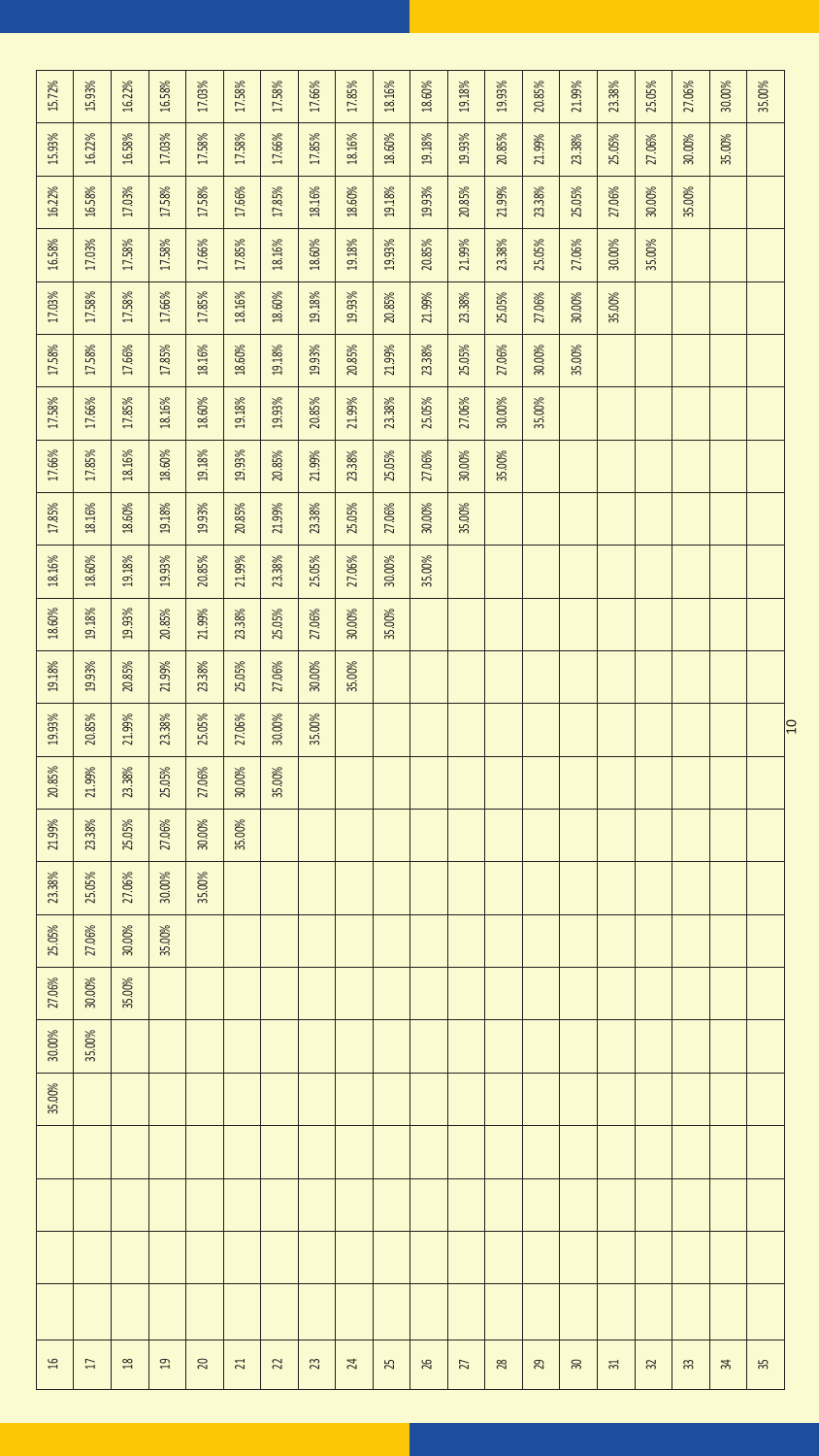#### **11. Policy Loan:**

Loan can be availed under the policy provided atleast two full years' premiums have been paid and subject to the terms and conditions as the Corporation may specify from time to time.

The interest rate to be charged for policy loan and as applicable for entire term of the loan shall be determined at periodic intervals. The applicable interest rate shall be as declared by the Corporation based on the method approved by the IRDAI.

Any loan outstanding along with interest shall be recovered from the claim proceeds at the time of exit.

#### **12. Taxes:**

Statutory Taxes, if any, imposed on such insurance plans by the Govt. of India or any other constitutional Tax Authority of India shall be as per the Tax laws and the rate of tax as applicable from time to time.

The amount of applicable taxes as per the prevailing rates, shall be payable by the policyholder on premiums (for base policy and rider(s), if any) including extra premiums,if any, which shall be collected separately over and above in addition to the premiums payable by the policyholder. The amount of tax paid shall not be considered for the calculation of benefits payable under the plan.

Regarding Income tax benefits/implications on premium(s) paid and benefits payable under this plan, please consult your tax advisor for details.

#### **13. Free-look period:**

If the Policyholder is not satisfied with the "Terms and Conditions" of the policy, the policy may be returned to Corporation within 15 days from the date of receipt of the policy bond stating the reasons of objections. On receipt of the same the Corporation shall cancel the policy and return the amount of premium deposited after deducting the proportionate risk premium (for basic plan and rider(s), if any) for the period of cover, expenses incurred on medical examination, special reports, if any and stamp duty charge.

#### **14. Exclusion:**

#### Suicide: - This policy shall be void

- i. If the Life Assured (whether sane or insane) commits suicide at any time within 12 months from the date of commencement of risk, the Corporation will not entertain any claim under this policy except for 80% of the total premiums paid, provided the policy is inforce.
- ii. If the Life Assured (whether sane or insane) commits suicide within 12 months from date of revival, an amount which is higher of 80% of the total premiums paid till the date of death or the surrender value available as on the date of death, shall be payable. The Corporation will not entertain any other claim under this policy.

This clause shall not be applicable for a policy lapsed without acquiring paid-up value and nothing shall be payable under such policies

Note: Premiums referred above shall not include any taxes, extra premiums and any rider premium(s) other than Term Assurance rider, if any.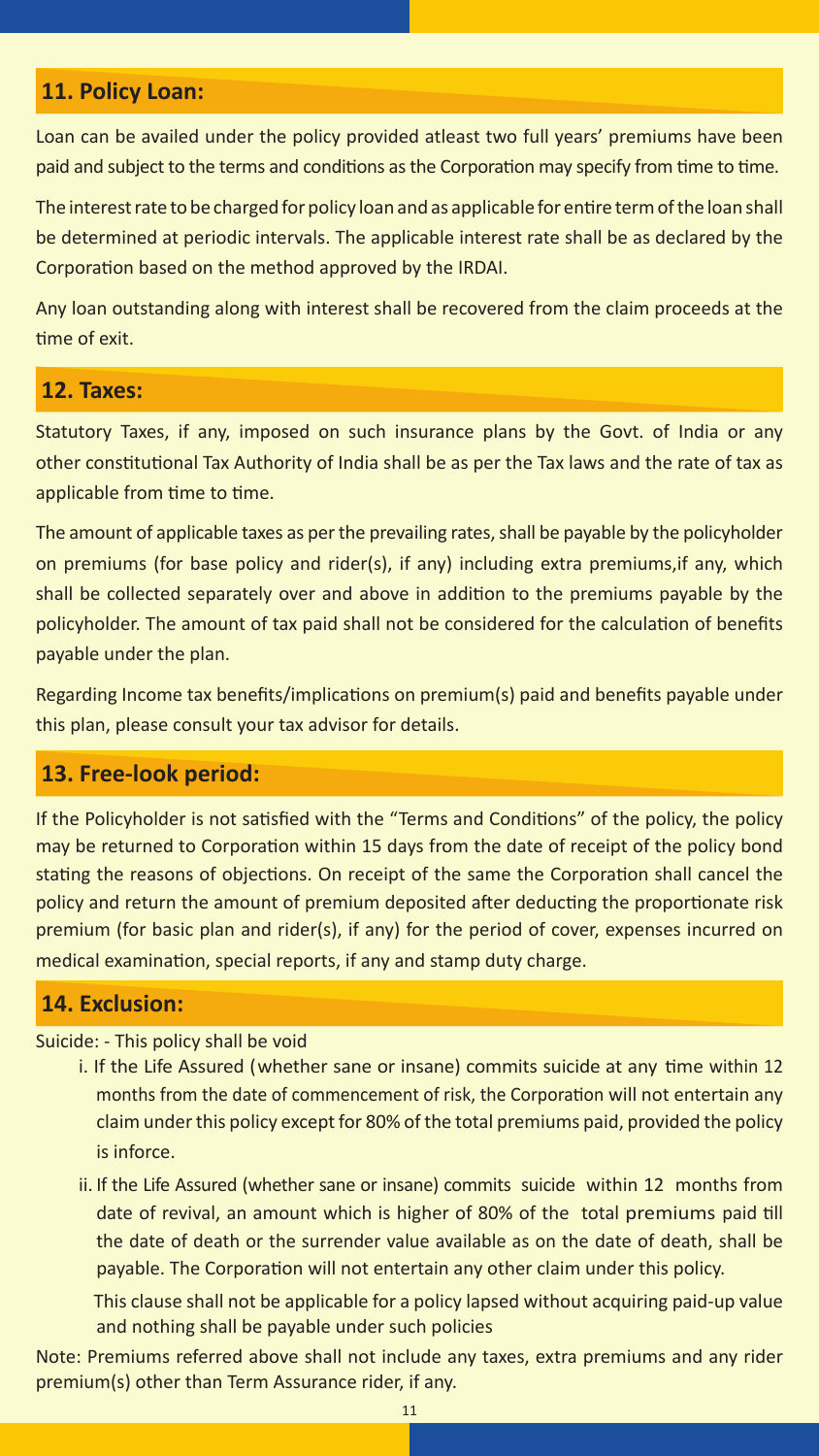#### **BENEFIT ILLUSTRATION:**

| Age of the life assured (Nearer Birthday) | 30 Years  |
|-------------------------------------------|-----------|
| Policy Term (Years)                       | 35 Years  |
| <b>Premium Payment Mode</b>               | Yearly    |
| <b>Basic Sum Assured</b>                  | ₹1,00,000 |
| Premium (excluding Taxes)                 | ₹ 2,881   |

#### Benefits available under different scenarios:

#### (Amount in  $\bar{z}$ )

| End<br>of<br>Year | Total<br>Premiums<br>paid till the<br>end of the<br>year | Gauranteed<br><b>Benefits</b>    |                                      | Non<br>-Gauranteed Benefits<br>(Simple Reversionary<br>Bonus) |                            | <b>Total Maturity Benefit</b><br>incl of Final Additional<br>Bonus, if any |                            | <b>Total Death Benefit</b><br>incl of Final Additional<br>Bonus, if any |                            |  |
|-------------------|----------------------------------------------------------|----------------------------------|--------------------------------------|---------------------------------------------------------------|----------------------------|----------------------------------------------------------------------------|----------------------------|-------------------------------------------------------------------------|----------------------------|--|
|                   |                                                          | Sum<br>Assured<br>on<br>Maturity | Sum<br>Assured<br>on<br><b>Death</b> | Scenario<br>$\mathbf{1}$                                      | Scenario<br>$\overline{2}$ | Scenario<br>$\mathbf{1}$                                                   | Scenario<br>$\overline{2}$ | Scenario<br>$\mathbf{1}$                                                | Scenario<br>$\overline{2}$ |  |
| 5                 | 14,405                                                   |                                  | 1,00,000                             | 5,750                                                         | 15,000                     |                                                                            |                            | 1,05,750                                                                | 1,15,000                   |  |
| 10                | 28,810                                                   |                                  | 1,00,000                             | 11,500                                                        | 30,000                     |                                                                            |                            | 1,11,500                                                                | 1,30,000                   |  |
| 15                | 43,215                                                   |                                  | 1,00,000                             | 17,250                                                        | 45,000                     |                                                                            |                            | 1,17,250                                                                | 1,45,500                   |  |
| 20                | 57,620                                                   |                                  | 1,00,000                             | 23,000                                                        | 60,000                     |                                                                            |                            | 1,23,000                                                                | 1,62,500                   |  |
| 25                | 72,025                                                   |                                  | 1,00,000                             | 28,750                                                        | 75,000                     |                                                                            |                            | 1,28,750                                                                | 1,85,000                   |  |
| 30                | 86,430                                                   |                                  | 1,00,000                             | 34,500                                                        | 90,000                     |                                                                            |                            | 1,34,500                                                                | 2,14,000                   |  |
| 35                | 1,00,835                                                 | 1,00,000                         | 1,00,000                             | 40,250                                                        | 1,05,000                   | 1,40,250                                                                   | 2,49,000                   | 1,40,250                                                                | 2,49,000                   |  |

#### Disclaimer:

- i) This illustration is applicable to a standard (from medical, life style and occupation point of view) life wherein any riders are not opted.
- ii) Some benefits are guaranteed and some benefits which are Non Guaranteed benefits with returns based on the future performance show two different rates of assumed future investment returns.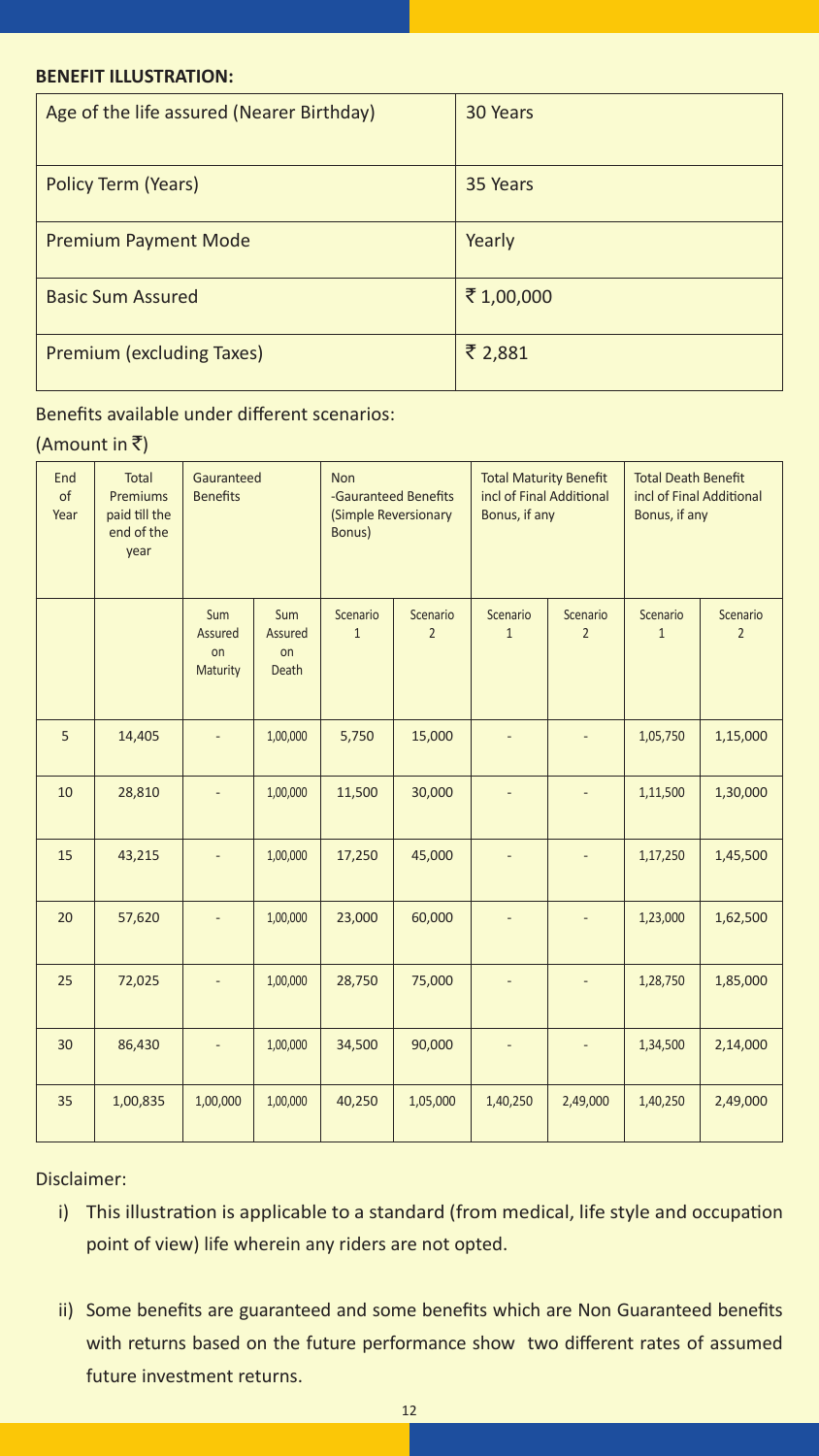- iii) The Non Guaranteed benefits in above illustration has been given assuming that the death occurs during the policy year and has been calculated so that they are consistent with the Projected Investment Rate of Return assumption of 4% p.a. (Scenario 1) and 8% p.a. (Scenario 2). In other words, in preparing this benefit illustration, it is assumed that the Projected Investment Rate of Return that LICI will be able to earn throughout the term of the policy will be 4% p.a. or 8% p.a., as the case may be. The Projected Investment Rate of Return is not guaranteed and they are not the upper or lower limits of what you might get back, as the value of your policy is dependent on a number of factors including actual future investment performance.
- iv) The main objective of the illustration is that the client is able to appreciate the features of the product and the flow of benefits in different circumstances with some level of quantification.

#### **SECTION 45 OF INSURANCE ACT, 1938:**

The provision of Section 45 of the Insurance Act, 1938 shall be as amended from time to time. The simplified version of this provision is as under: Provisions regarding policy not being called into question in terms of Section 45 of the Insurance Act, 1938 are as follows:

- 1. No Policy of Life Insurance shall be called in question on any ground whatsoever after expiry of 3 yrs from a. the date of issuance of policy or b. the date of commencement of risk or c. the date of revival of policy or d. the date of rider to the policy whichever is later.
- 2. On the ground of fraud, a policy of Life Insurance may be called in question within 3 years from
	- a. the date of issuance of policy or
	- b. the date of commencement of risk or
	- c. the date of revival of policy or
	- d. the date of rider to the policy
	- whichever is later.

For this, the insurer should communicate in writing to the insured or legal representative or nominee or assignees of insured, as applicable, mentioning the ground and materials on which such decision is based.

- 3. Fraud means any of the following acts committed by insured or by his agent, with the intent to deceive the insurer or to induce the insurer to issue a life insurance policy:
	- a. The suggestion, as a fact of that which is not true and which the insured does not believe to be true;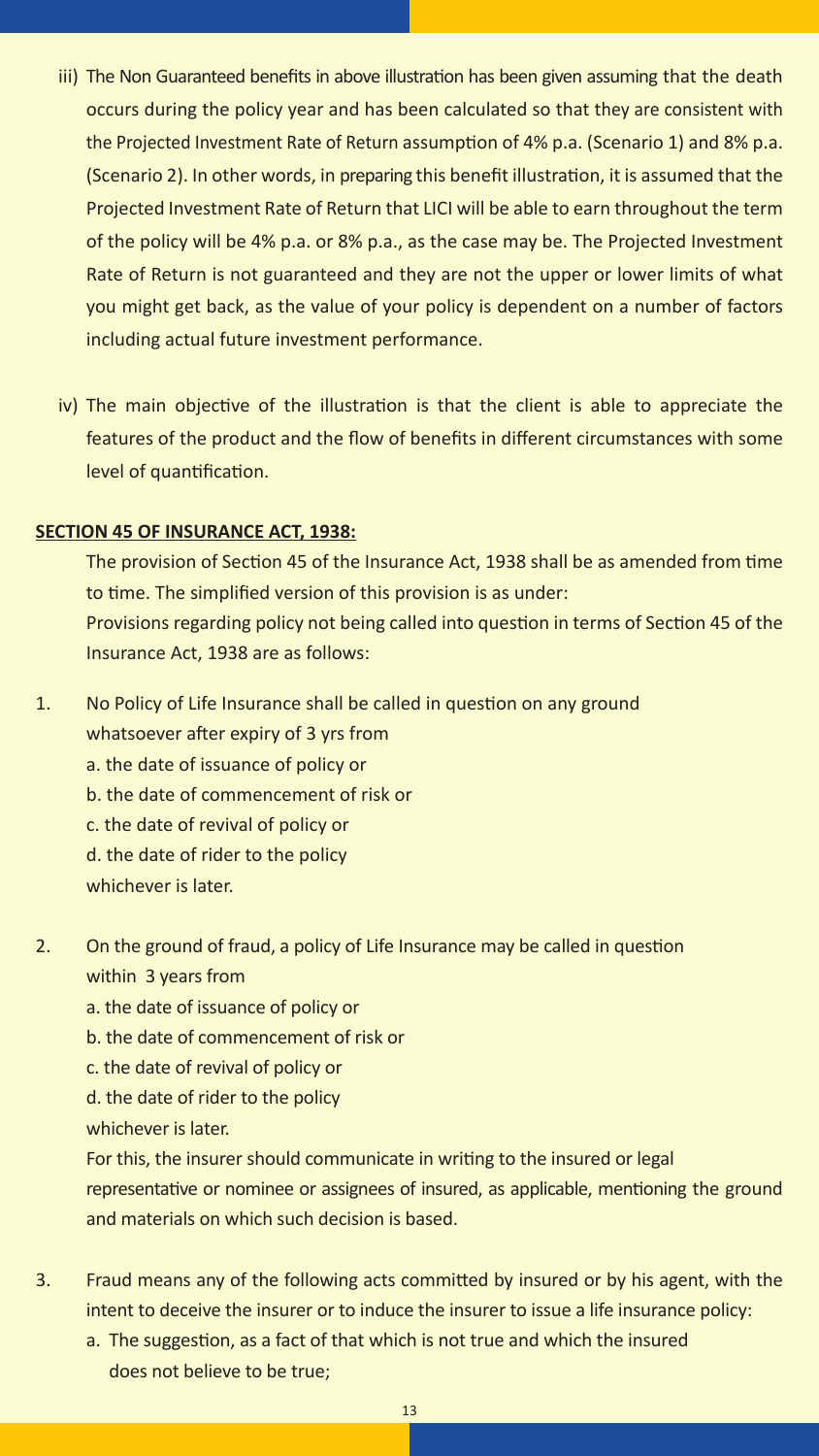- b. The active concealment of a fact by the insured having knowledge or belief of the fact;
- c Any other act fitted to deceive; and
- d Any such act or omission as the law specifically declares to be fraudulent.
- 4. Mere silence is not fraud unless, depending on circumstances of the case, it is the duty of the insured or his agent keeping silence to speak or silence is in itself equivalent to speak.
- 5. No Insurer shall repudiate a life insurance Policy on the ground of Fraud, if the Insured / beneficiary can prove that the misstatement was true to the best of his knowledge and there was no deliberate intention to suppress the fact or that such mis-statement of or suppression of material fact are within the knowledge of the insurer. Onus of disproving is upon the policyholder, if alive, or beneficiaries.
- 6. Life insurance Policy can be called in question within 3 years on the ground that anystatement of or suppression of a fact material to expectancy of life of the insured was incorrectly made in the proposal or other document basis which policy was issued or revived or rider issued. For this, the insurer should communicate in writing to the insured or legal representative or nominee or assignees of insured, as applicable, mentioning the ground and materials on which decision to repudiate the policy of life insurance is based.
- 7. In case repudiation is on ground of mis-statement and not on fraud, the premium collected on policy till the date of repudiation shall be paid to the insured or legal representative or nominee or assignees of insured, within a period of 90 days from the date of repudiation.
- 8. Fact shall not be considered material unless it has a direct bearing on the risk undertaken by the insurer. The onus is on insurer to show that if the insurer had been aware of the said fact, no life insurance policy would have been issued to the insured.
- 9. The insurer can call for proof of age at any time if he is entitled to do so and no policy shall be deemed to be called in question merely because the terms of the policy are adjusted on subsequent proof of age of life insured. So, this Section will not be applicable for questioning age or adjustment based on proof of age submitted subsequently.

[Disclaimer: This is not a comprehensive list of Section 45 of the Insurance Act, 1938, and only a simplified version prepared for general information. Policyholders are advised to refer to Section 45 of the Insurance Act, 1938, for complete and accurate details.]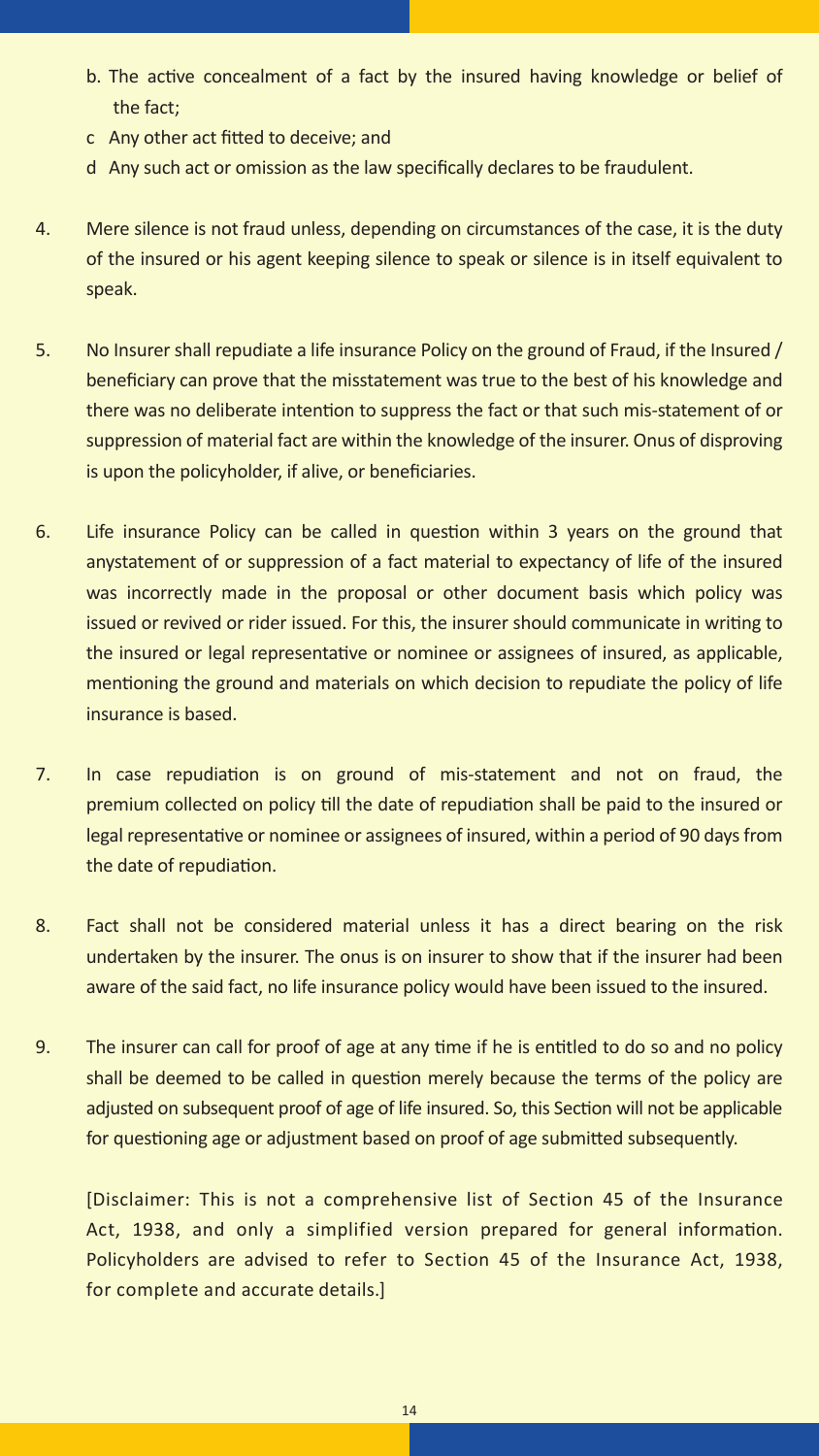#### **Prohibition of Rebates (Section 41 of the Insurance Act, 1938)**

- 1) No person shall allow or offer to allow, either directly or indirectly, as an inducement to any person to take out or renew or continue an insurance in respect of any kind of risk relating to lives or property in India, any rebate of the whole or part of the commission payable or any rebate of the premium shown on the policy, nor shall any person taking out or renewing or continuing a policy accept any rebate, except such rebate as may be allowed in accordance with the published prospectuses or tables of the insurer.
- 2) Any person making default in complying with the provisions of this section shall be liable for a penalty which may extend to ten lakh rupees.

This product brochure gives only salient features of the plan. For further details please refer to the Policy document on our website www.licindia.in or contact our nearest Branch Office.

#### **BEWARE OF SPURIOUS PHONE CALLS AND FICTITIOUS/FRAUDULENT OFFERS**

IRDAI is not involved in activities like selling insurance policies,announcing bonus or investment of premiums. Public receiving such phone calls are requested to lodge a police compliant.